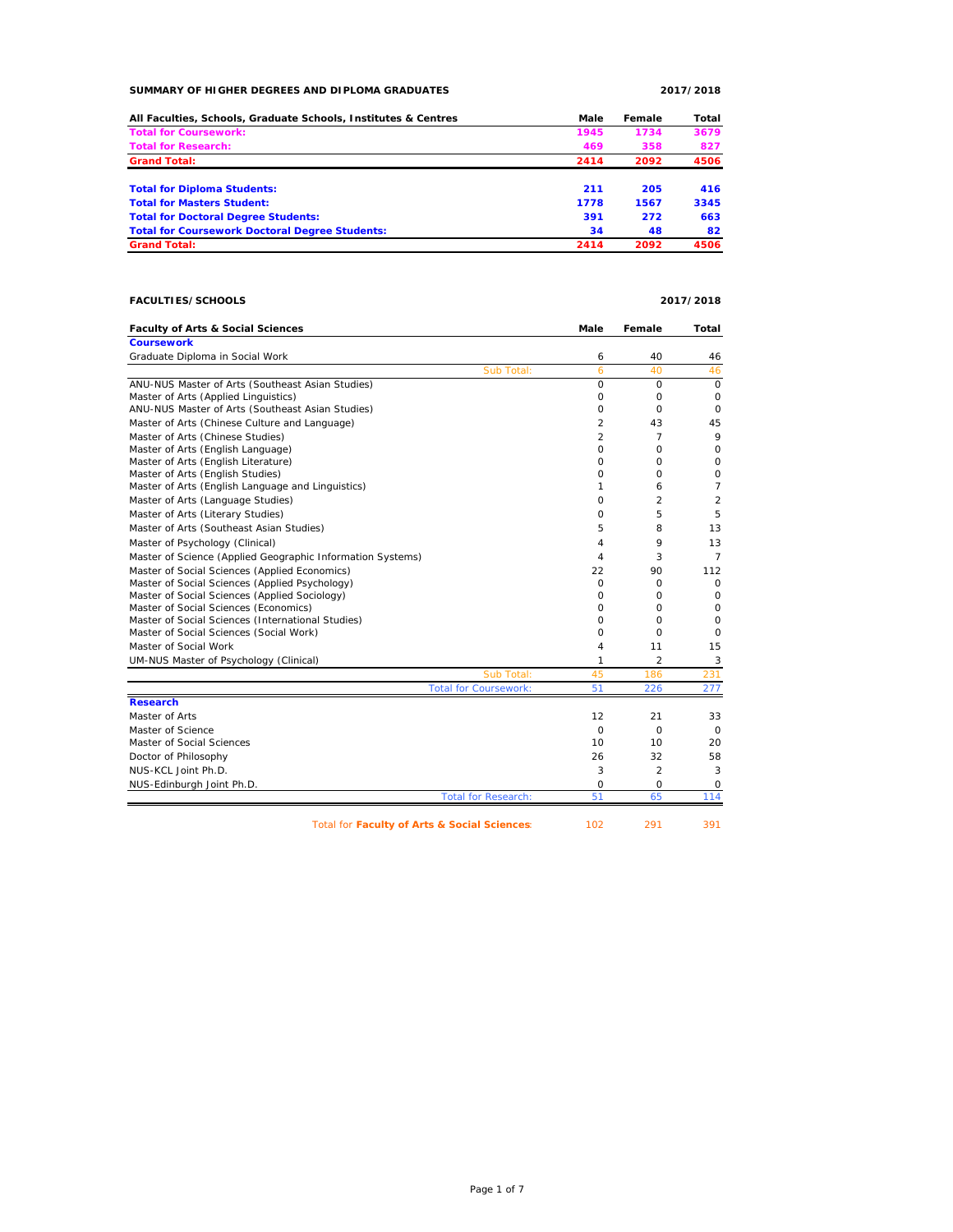| <b>School of Business</b>                                   | Male           | Female   | Total    |
|-------------------------------------------------------------|----------------|----------|----------|
| <b>Coursework</b>                                           |                |          |          |
| Diploma in Business Administration                          | $\Omega$       | $\Omega$ | $\Omega$ |
| Graduate Diploma in Business Administration                 | $\Omega$       | $\Omega$ | 0        |
| Sub Total:                                                  | $\Omega$       | $\Omega$ | $\Omega$ |
| Asia-Pacific Executive MBA (Conducted in Chinese)           | 13             | 14       | 27       |
| Asia-Pacific Executive MBA (English)                        | 22             | 6        | 28       |
| International Master of Business Administration             | 1              | $\Omega$ | 1        |
| Master of Business Administration                           | 108            | 54       | 162      |
| Master of Business Administration (Conducted in Chinese)    | $\Omega$       | $\Omega$ | $\Omega$ |
| Master of Business Administration (with NGS PhD)            | $\mathfrak{p}$ | 1        | 3        |
| Master of Science (Business Analytics)                      | 42             | 31       | 73       |
| Master of Science (Management)                              | 22             | 22       | 44       |
| Master of Science in Asia-Pacific Human Resource Management | 0              | $\Omega$ | $\Omega$ |
| NUS-HEC M.B.A.                                              | 4              |          | 5        |
| NUS-Yale Master of Business Administration                  | 0              | 3        | 3        |
| S3 Asia Master of Business Administration                   | 8              | 5        | 13       |
| <b>UCLA-NUS Executive MBA</b>                               | 27             | 9        | 36       |
| <b>Total for Coursework:</b>                                | 249            | 146      | 395      |
| <b>Research</b>                                             |                |          |          |
| Master of Science (Business)                                | 1              | 2        | 3        |
| Doctor of Philosophy                                        | 6              | 3        | 9        |
| <b>Total for Research:</b>                                  |                | 5        | 12       |
| <b>Total for School of Business:</b>                        | 256            | 151      | 407      |
|                                                             |                |          |          |

| <b>School of Computing</b> |                              | Male | Female | Total |
|----------------------------|------------------------------|------|--------|-------|
| <b>Coursework</b>          |                              |      |        |       |
| Master of Computing        |                              | 94   | 39     | 133   |
|                            | <b>Total for Coursework:</b> | 94   | 39     | 133   |
| <b>Research</b>            |                              |      |        |       |
| Master of Science          |                              | 6    | 4      | 10    |
| Doctor of Philosophy       |                              | 24   | 13     | 37    |
|                            | <b>Total for Research:</b>   | 30   |        | 47    |
|                            |                              |      |        |       |

Total for **School of Computing**: 124 56 180

| <b>Faculty of Dentistry</b>                             | Male           | Female         | Total                    |
|---------------------------------------------------------|----------------|----------------|--------------------------|
| <b>Coursework</b>                                       |                |                |                          |
| Graduate Diploma in Dental Implantology                 | $\Omega$       | $\mathfrak{p}$ | 2                        |
| Sub Total:                                              | $\Omega$       | $\overline{2}$ |                          |
| Master of Dental Surgery (Endodontics)                  | $\Omega$       | $\mathfrak{D}$ | $\overline{\mathcal{L}}$ |
| Master of Dental Surgery (Oral & Maxillofacial Surgery) | $\mathfrak{p}$ |                | 3                        |
| Master of Dental Surgery (Orthodontics)                 | O              | 6              | 6                        |
| Master of Dental Surgery (Paediatric Dentistry)         | O              | 3              | 3                        |
| Master of Dental Surgery (Periodontology)               | O              |                |                          |
| Master of Dental Surgery (Prosthodontics)               | $\mathfrak{p}$ |                | 3                        |
| Sub Total:                                              | 4              | 14             | 18                       |
| <b>Total for Coursework:</b>                            | 4              | 16             | 20                       |
| <b>Research</b>                                         |                |                |                          |
| Master of Science                                       |                | 2              |                          |
| Master of Science in Dentistry                          |                | Ω              | O                        |
| Doctor of Dental Surgery                                |                | Ω              | Ω                        |
| Doctor of Philosophy                                    | 5              | 2              |                          |
| <b>Total for Research:</b>                              | 6              | 4              | 10                       |
| <b>Total for Faculty of Dentistry:</b>                  | 10             | 20             | 30                       |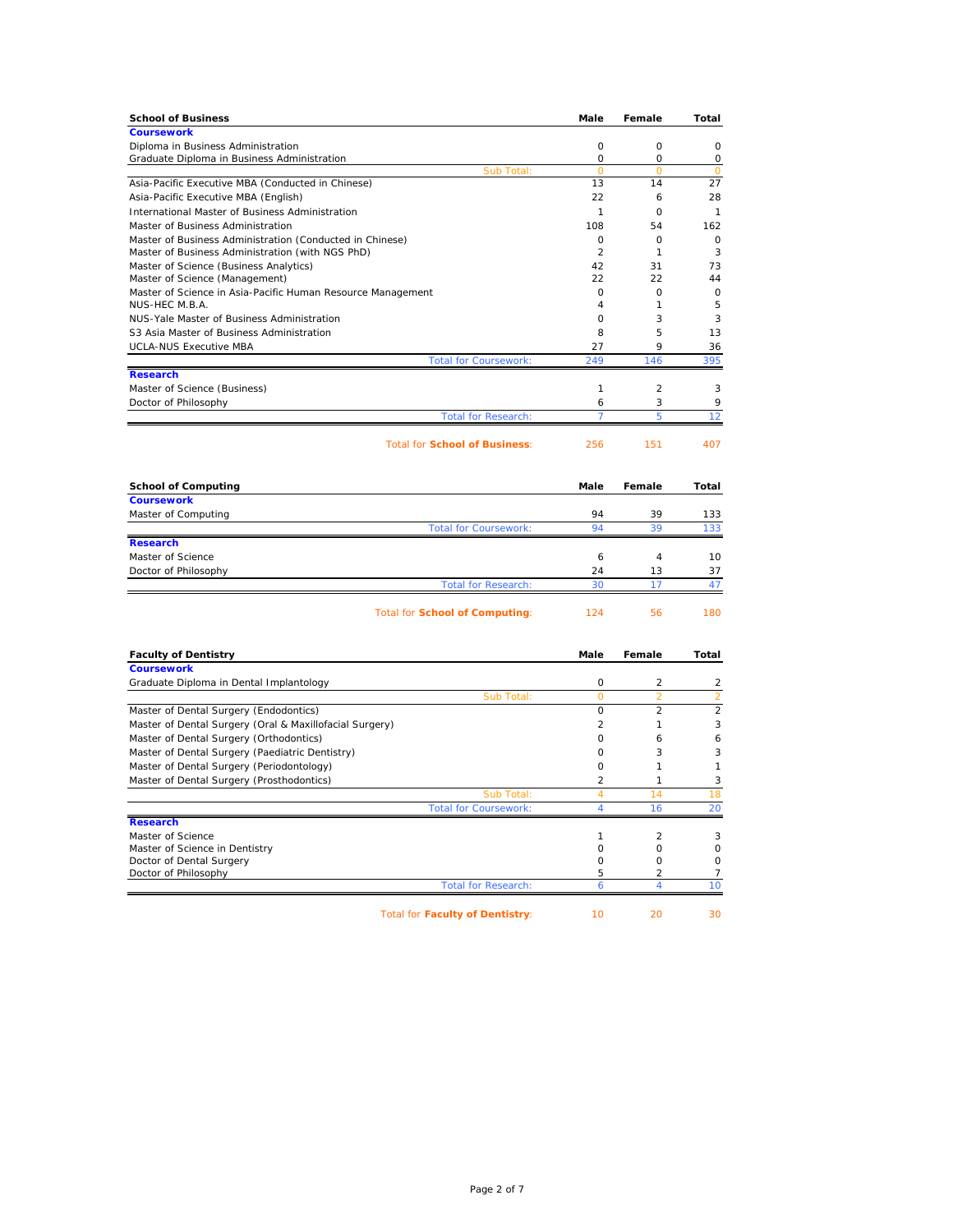| <b>School of Design &amp; Environment</b>                 |                              | Male           | Female   | Total    |
|-----------------------------------------------------------|------------------------------|----------------|----------|----------|
| <b>Coursework</b>                                         |                              |                |          |          |
| Master of Architecture                                    |                              | 54             | 52       | 106      |
| Master of Architecture Preparatory Course                 |                              | $\Omega$       | $\Omega$ | $\Omega$ |
| Master of Arts (Urban Design)                             |                              | 11             | 11       | 22       |
| Master of Landscape Architecture                          |                              | 1              | 5        | 6        |
| Master of Landscape Architecture Bridging Course          |                              | 0              | 0        | $\Omega$ |
| Master of Landscape Architecture Preparatory Course       |                              | O              | O        | $\circ$  |
| Master of Science (Building Performance & Sustainability) |                              | 6              | 6        | 12       |
| Master of Science (Building Science)                      |                              | $\Omega$       | $\Omega$ | $\circ$  |
| Master of Science (Construction Law & Arbitration)        |                              | O              | $\Omega$ | $\circ$  |
| Master of Science (Construction Law & Dispute Resolution) |                              | O              | $\Omega$ | $\Omega$ |
| Master of Science (Environmental Management)              |                              | 6              | 14       | 20       |
| Master of Science (Integrated Sustainable Design)         |                              | 10             | 12       | 22       |
| Master of Science (Project Management)                    |                              | 26             | 14       | 40       |
| Master of Science (Real Estate)                           |                              | 20             | 10       | 30       |
| Master of Urban Planning                                  |                              | $\overline{7}$ | 15       | 22       |
|                                                           | <b>Total for Coursework:</b> | 141            | 139      | 280      |
| <b>Research</b>                                           |                              |                |          |          |
| Master of Arts (Architecture)                             |                              | 2              | $\Omega$ | 2        |
| Master of Arts (Industrial Design)                        |                              |                | 0        |          |
| Master of Science (Building)                              |                              | $\Omega$       | $\Omega$ | O        |
| Master of Science (Estate Management)                     |                              | $\Omega$       | O        | 0        |
| Master of Science (Real Estate and Urban Economics)       |                              | $\Omega$       |          | 1        |
| Doctor of Philosophy                                      |                              | 11             | 4        | 15       |
| Doctor of Science                                         |                              | $\Omega$       | $\Omega$ | $\circ$  |
| NUS-DTU Joint Ph.D.                                       |                              | $\Omega$       | 0        | 0        |
|                                                           | <b>Total for Research:</b>   | 14             | 5        | 19       |
|                                                           |                              |                |          |          |

Total for **School of Design & Environment**: 155 144 299

|                                                               | Male           | Female         | Total          |
|---------------------------------------------------------------|----------------|----------------|----------------|
| <b>Coursework</b>                                             |                |                |                |
| Graduate Diploma in Aviation Management                       | 0              | 0              | 0              |
| Graduate Diploma in Electrical Engineering                    | $\overline{c}$ | 0              | $\overline{2}$ |
| Graduate Diploma in Environmental Engineering                 | $\Omega$       | $\Omega$       | $\circ$        |
| Graduate Diploma in Maritime and Port Management              | $\circ$        | 0              | $\mathbf 0$    |
| Graduate Diploma in Safety, Health & Environmental Technology | 1              | 0              | $\mathbf{1}$   |
| Sub Total:                                                    | 3              | $\Omega$       | 3              |
| M.Sc (Hydraulic Engrg & Water Resources Mgmt)                 | 6              | 3              | 9              |
| Master of Science (Chemical Engineering)                      | 19             | 14             | 33             |
| Master of Science (Civil Engineering)                         | 52             | 11             | 63             |
| Master of Science (Electrical Engineering)                    | 121            | 44             | 165            |
| Master of Science (Environmental Engineering)                 | $\overline{7}$ | 23             | 30             |
| Master of Science (Geotechnical Engineering)                  | 14             | 6              | 20             |
| Master of Science (Industrial and Systems Engineering)        | 50             | 47             | 97             |
| Master of Science (Intellectual Property Management)          | $\mathfrak{D}$ | $\overline{7}$ | 9              |
| Master of Science (Management of Technology)                  | 42             | 16             | 58             |
| Master of Science (Materials Science and Engineering)         | 8              | 11             | 19             |
| Master of Science (Mechanical Engineering)                    | 65             | 10             | 75             |
| Master of Science (Mechatronics)                              | $\Omega$       | $\Omega$       | $\mathbf 0$    |
| Master of Science (Offshore Technology)                       | 18             | 8              | 26             |
| Master of Science (Safety, Health & Environmental Technology) | 21             | 26             | 47             |
| Master of Science (Supply Chain Management)                   | 20             | 41             | 61             |
| Master of Science (Systems Design and Management)             | 13             | 11             | 24             |
| Master of Science (Transportation Systems and Management)     | 6              | 11             | 17             |
| Master of Technological Design (Embedded Systems)             | $\circ$        | $\circ$        | $\mathbf 0$    |
| Master of Technological Design (Mechatronics)                 | $\circ$        | $\circ$        | $\mathbf 0$    |
| Master of Technological Design (Rapid Product Development)    | $\circ$        | $\circ$        | $\mathbf 0$    |
| NUS-UIUC Joint Master of Science in Chemical Engineering      | $\circ$        | $\circ$        | $\mathbf 0$    |
| Sub Total:                                                    | 464            | 289            | 753            |
| <b>Total for Coursework:</b>                                  | 467            | 289            | 756            |
| <b>Research</b>                                               |                |                |                |
| Master of Engineering                                         | 27             | 15             | 42             |
| Doctor of Philosophy                                          | 115            | 57             | 172            |
| NUS-ICL Joint Ph.D. (FoE)                                     | $\circ$        | $\circ$        | $\circ$        |
| NUS-IITM Joint Ph.D.                                          | $\circ$        | 0              | $\circ$        |
| NUS-TU/E Joint Ph.D.                                          | $\circ$        | $\circ$        | 0              |
| NUS-UIUC Joint Ph.D.                                          | $\Omega$       | O              | 0              |
| <b>Total for Research:</b>                                    | 142            | 72             | 214            |

Total for **Faculty of Engineering**: 609 361 970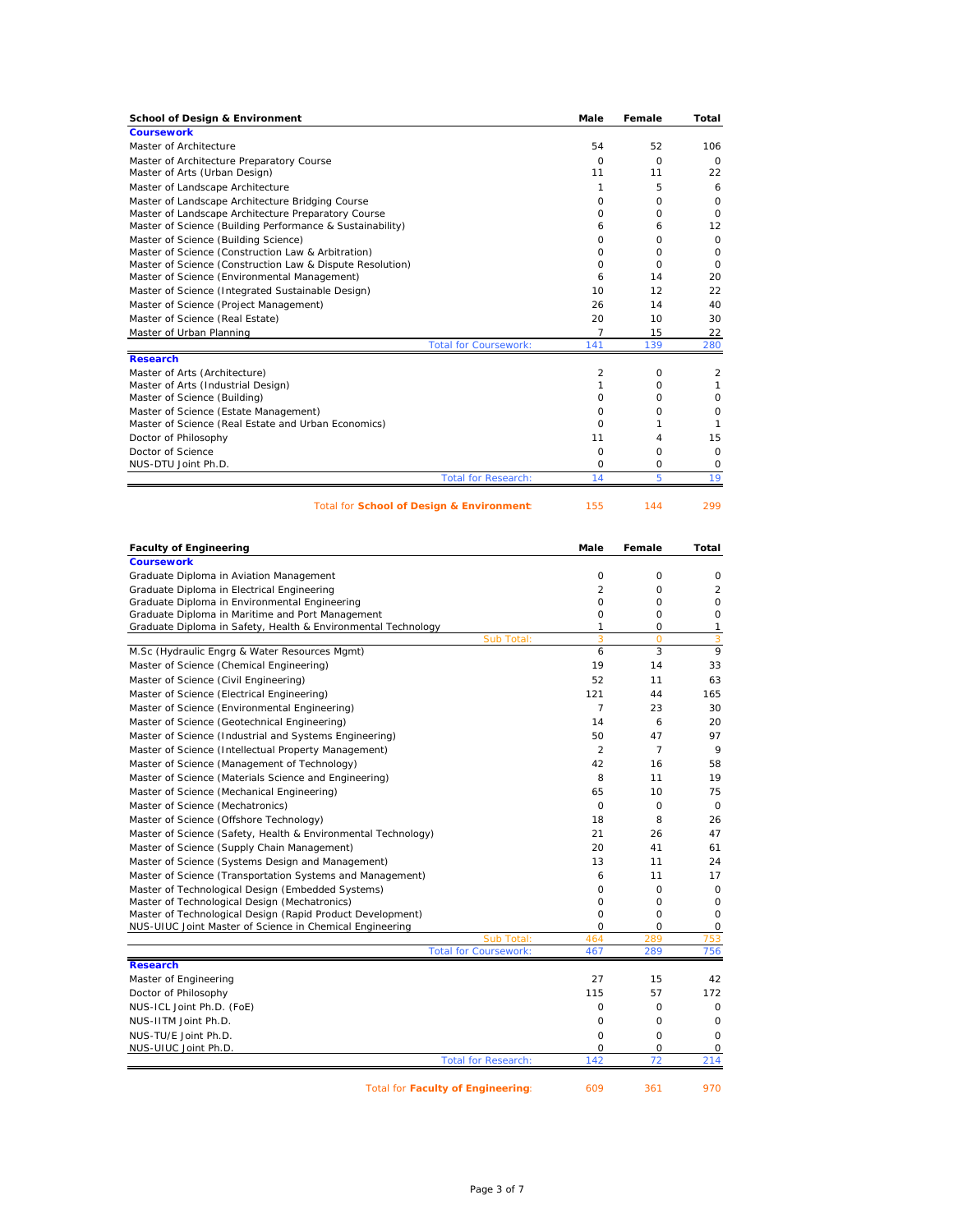| <b>Faculty of Law</b>                                           | Male           | Female         | Total          |
|-----------------------------------------------------------------|----------------|----------------|----------------|
| <b>Coursework</b>                                               |                |                |                |
| Graduate Diploma in Maritime & Arbitration                      | 2              | 5              | $\overline{7}$ |
| Sub Total:                                                      | $\overline{2}$ | 5              | $\overline{7}$ |
| Master of Laws                                                  | 3              | 17             | 20             |
| Master of Laws (Asian Legal Studies)                            | $\mathbf{1}$   | 3              | $\overline{4}$ |
| Master of Laws (Corporate & Financial Services Law)             | 13             | 19             | 32             |
| Master of Laws (Intellectual Property & Technology Law)         | $\mathfrak{p}$ | $\overline{7}$ | 9              |
| Master of Laws (International & Comparative Law)                | $\mathbf{1}$   | $\overline{4}$ | 5              |
| Master of Laws (International Arbitration & Dispute Resolution) | 6              | 13             | 19             |
| Master of Laws (International Business Law)                     | 5              | 15             | 20             |
| Master of Laws (Maritime Law)                                   | 2              | $\mathbf{1}$   | 3              |
| Sub Total:                                                      | 33             | 79             | 112            |
| <b>Total for Coursework:</b>                                    | 35             | 84             | 119            |
| <b>Research</b>                                                 |                |                |                |
| Doctor of Philosophy                                            | 0              | $\circ$        | $\circ$        |
| <b>Total for Research:</b>                                      | $\Omega$       | $\overline{O}$ | $\Omega$       |
| Total for Faculty of Law:                                       | 35             | 84             | 119            |
| Lee Kuan Yew School of Public Policy                            | Male           | Female         | Total          |
| <b>Coursework</b>                                               |                |                |                |
| Master in Public Administration                                 | 21             | 33             | 54             |
| Master in Public Administration and Management                  | 31             | 17             | 48             |
| Master in Public Management                                     | 15             | 6              | 21             |
| Master in Public Policy                                         | 32             | 42             | 74             |
| Sub Total:                                                      | 99             | 98             | 197            |
| <b>Total for Coursework:</b>                                    | 99             | 98             | 197            |
| <b>Research</b>                                                 |                |                |                |
| Doctor of Philosophy                                            | $\overline{2}$ | 3              | 5              |
| <b>Total for Research:</b>                                      | $\overline{a}$ | 3              | 5              |
| Total for Lee Kuan Yew School of Public Policy:                 | 101            | 101            | 202            |
| Saw Swee Hock School of Public Health                           | Male           | Female         | Total          |
| <b>Coursework</b>                                               |                |                |                |
| Graduate Diploma in Applied Epidemiology                        | 1              | 3              | 4              |
| Master of Public Health                                         | 9              | 27             | 36             |
| <b>Total for Coursework:</b>                                    | 10             | 30             | 40             |
| <b>Research</b>                                                 |                |                |                |
| Master of Science                                               | 0              | 1              | $\mathbf{1}$   |
| Doctor of Philosophy                                            | $\overline{4}$ | 6              | 10             |
| <b>Total for Research:</b>                                      | 4              | 7              | 11             |
| Total for Saw Swee Hock School of Public Health:                | 14             | 37             | 51             |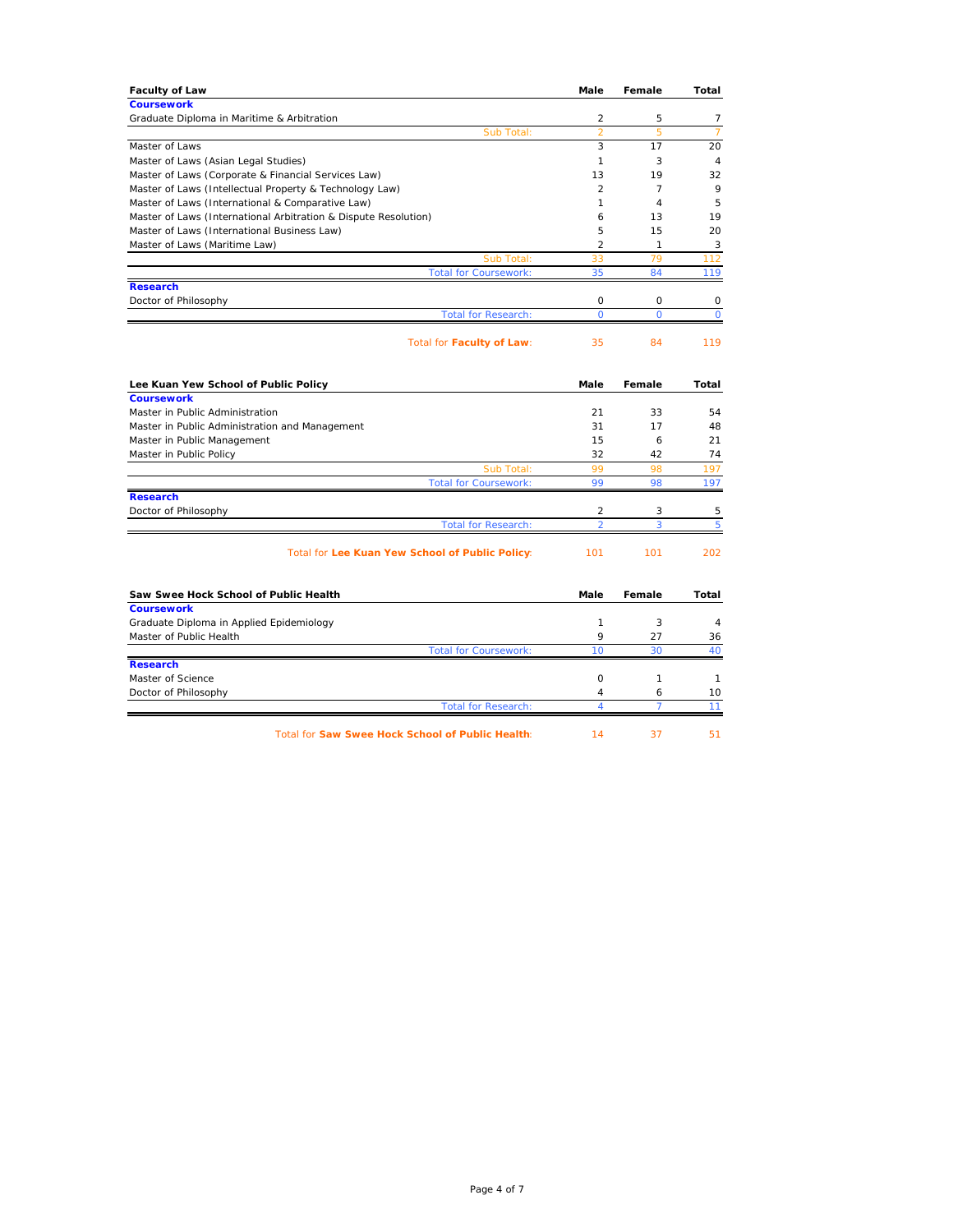| <b>Faculty of Science</b>                                  | Male            | Female         | Total          |
|------------------------------------------------------------|-----------------|----------------|----------------|
| <b>Coursework</b>                                          |                 |                |                |
| Joint Master of Science in Industrial Chemistry            | 10 <sup>1</sup> | 9              | 19             |
| Master of Science (Applied Physics)                        | 12              | 1              | 13             |
| Master of Science (Chemistry)                              | 11              | 11             | 22             |
| Master of Science (Chemistry for Energy and Environment)   | 8               | 15             | 23             |
| Master of Science (Mathematics)                            | 14              | 5              | 19             |
| Master of Science (Pharmaceutical Sciences and Technology) | 5               | 6              | 11             |
| Master of Science (Physics)                                | 4               | $\overline{2}$ | 6              |
| Master of Science (Quantitative Finance)                   | 21              | 29             | 50             |
| Master of Science (Statistics)                             | 40              | 58             | 98             |
| Master of Science In Financial Engineering                 | $\Omega$        | $\Omega$       | $\Omega$       |
| NUS-ANU Master of Science (Science Communication)          | 5               | $\overline{7}$ | 12             |
| Doctor of Pharmacy                                         | 1               | 13             | 14             |
| <b>Total for Coursework:</b>                               | 131             | 156            | 287            |
| <b>Research</b>                                            |                 |                |                |
| Master of Science                                          | 13              | 16             | 29             |
| Master of Science (Pharmacy)                               | $\Omega$        | $\mathfrak{p}$ | $\overline{2}$ |
| Doctor of Philosophy                                       | 101             | 56             | 157            |
| NUS-ANU Joint PhD                                          | 0               | 0              | $\circ$        |
| NUS-ICL Joint Ph.D. (FoS)                                  | 0               | 2              | 2              |
| NUS-HUJ Joint Ph.D                                         | 1               | $\Omega$       | 1              |
| NUS-IITM Joint Ph.D.                                       | 0               | O              | 0              |
| NUS-KCL Joint Ph.D.                                        | 1               | 1              | 2              |
| Ph.D. in Mechanobiology (FoS)                              | 3               | $\overline{2}$ | 5              |
| <b>Total for Research:</b>                                 | 119             | 79             | 198            |
| <b>Total for Faculty of Science:</b>                       | 250             | 235            | 485            |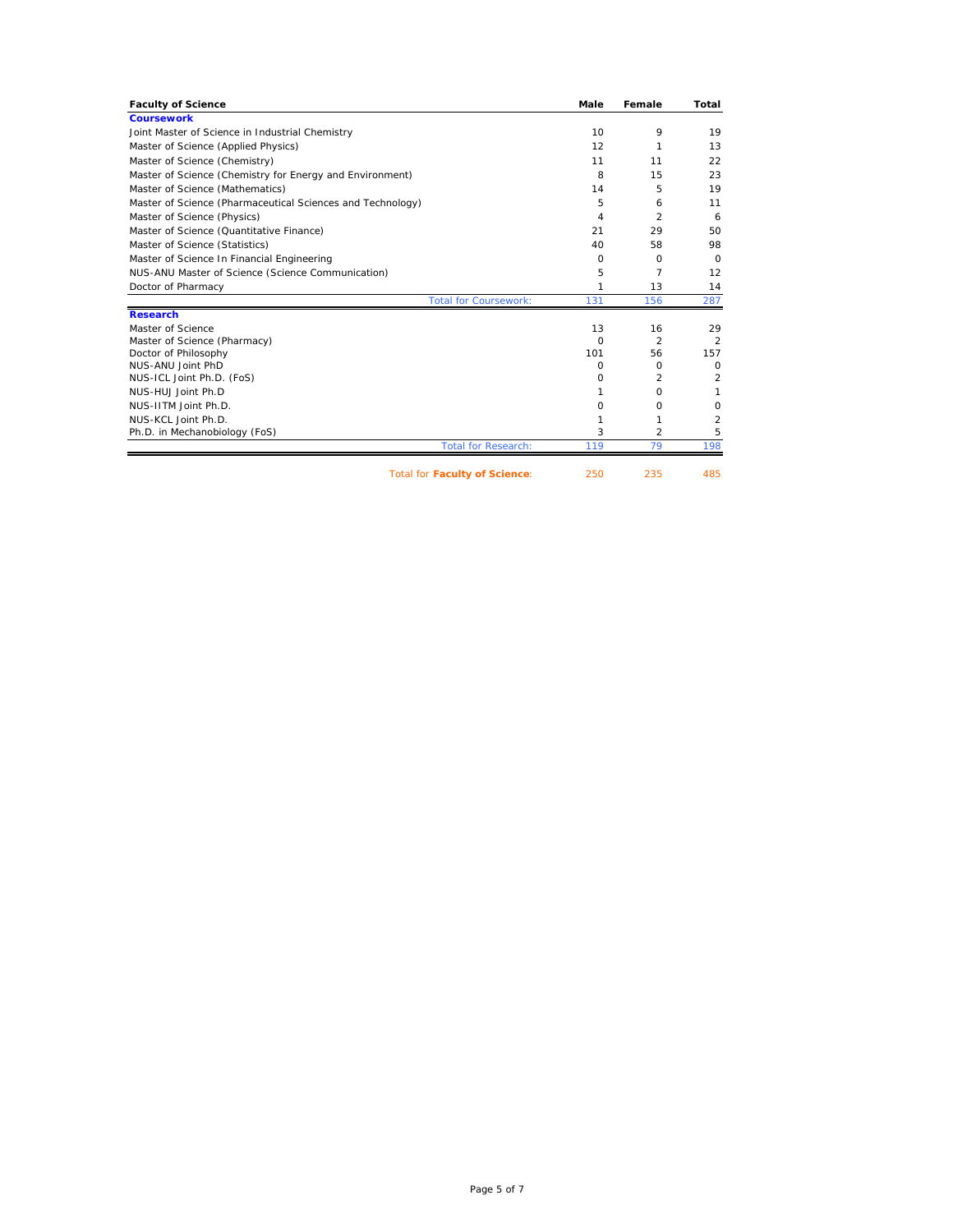| Yong Loo Lin School of Medicine                                       | Male           | Female         | Total          |
|-----------------------------------------------------------------------|----------------|----------------|----------------|
| <b>Coursework</b>                                                     |                |                |                |
| Graduate Diploma in Family Medicine                                   | 43             | 35             | 78             |
| Graduate Diploma in Family Practice Dermatology                       | 17             | 9              | 26             |
| Graduate Diploma in Geriatric Medicine                                | 5              | 11             | 16             |
| Graduate Diploma in Mental Health                                     | $\overline{7}$ | 6              | 13             |
| Graduate Diploma in Occupational Medicine                             | 16             | 5              | 21             |
| Graduate Diploma in Tissue Banking                                    | 0              | 0              | 0              |
| Graduate Diploma in Palliative Medicine                               | 8              | 9<br>75        | 17             |
| Sub Total:                                                            | 96<br>11       | 8              | 171<br>19      |
| Master of Clinical Investigation                                      | 6              | 22             | 28             |
| Master of Medicine (Anaesthesiology)                                  | 39             | 14             | 53             |
| Master of Medicine (Diagnostic Radiology)                             |                |                | 12             |
| Master of Medicine (Emergency Medicine)                               | 6              | 6<br>27        |                |
| Master of Medicine (Family Medicine)                                  | 18             | 39             | 45             |
| Master of Medicine (Internal Medicine)                                | 33             |                | 72             |
| Master of Medicine (Obstetrics and Gynaecology)                       | $\mathbf{1}$   | 2              | 3              |
| Master of Medicine (Ophthalmology)                                    | 6              | 5              | 11             |
| Master of Medicine (Orthopaedic Surgery)                              | 29             | 6              | 35             |
| Master of Medicine (Otorhinolaryngology)                              | 4              | $\overline{c}$ | 6              |
| Master of Medicine (Paediatric Medicine)                              | 5<br>0         | 14<br>0        | 19             |
| Master of Medicine (Psychiatry)<br>Master of Medicine (Public Health) | $\Omega$       | 0              | 0<br>0         |
| Master of Medicine (Surgery)                                          | 23             | 7              | 30             |
| Master of Nursing                                                     | 2              | 37             | 39             |
| Master of Public Health                                               | $\circ$        | 0              | $\mathbf 0$    |
| Master of Science (Audiology)                                         | 0              | 0              | 0              |
| Master of Science (Speech and Language Pathology)                     | 0              | 0              | 0              |
| Sub Total:                                                            | 183            | 189            | 372            |
| <b>Total for Coursework:</b>                                          | 279            | 264            | 543            |
| <b>Research</b>                                                       |                |                |                |
| Joint M.Sc. in Infectious Diseases, Vaccinology and Drug Discovery    | 0              | 0              | 0              |
| Master of Science                                                     | 5              | 8              | 13             |
| Master of Science (Nursing)                                           | 0              | $\overline{4}$ | $\overline{4}$ |
| Doctor of Philosophy                                                  | 20             | 41             | 61             |
| Doctor of Philosophy (Nursing)                                        | $\circ$        | 5              | 5              |
| PhD in Cancer Biology                                                 | 2              | 5              | $\overline{7}$ |
| <b>Total for Research:</b>                                            | 27             | 63             | 90             |
| Total for Yong Loo Lin School of Medicine:                            | 306            | 327            | 633            |
| Yong Siew Toh Conservatory of Music                                   | Male           | Female         | Total          |
| <b>Research</b>                                                       |                |                |                |
| Master of Music                                                       | 4              | 0              | 4              |
| <b>Total for Research:</b>                                            | 4              | 0              | $\overline{4}$ |
| Total for Yong Siew Toh Conservatory of Music:                        | 4              | 0              | 4              |
| <b>DUKE-NUS MEDICAL SCHOOL</b>                                        | mare           | remale         | ιοται          |
| <b>Coursework</b>                                                     |                |                |                |
| Doctor of Medicine                                                    | 33             | 35             | 68             |
| <b>Total for Coursework:</b>                                          | 33             | 35             | 68             |
| <b>Research</b>                                                       |                |                |                |
| Doctor Of Philosophy                                                  | 6              | 8              | 14             |
| <b>Total for Research:</b>                                            | 6              | 8              | 14             |
| Total for Duke-NUS Graduate Medical School S'pore:                    | 39             | 43             | 82             |